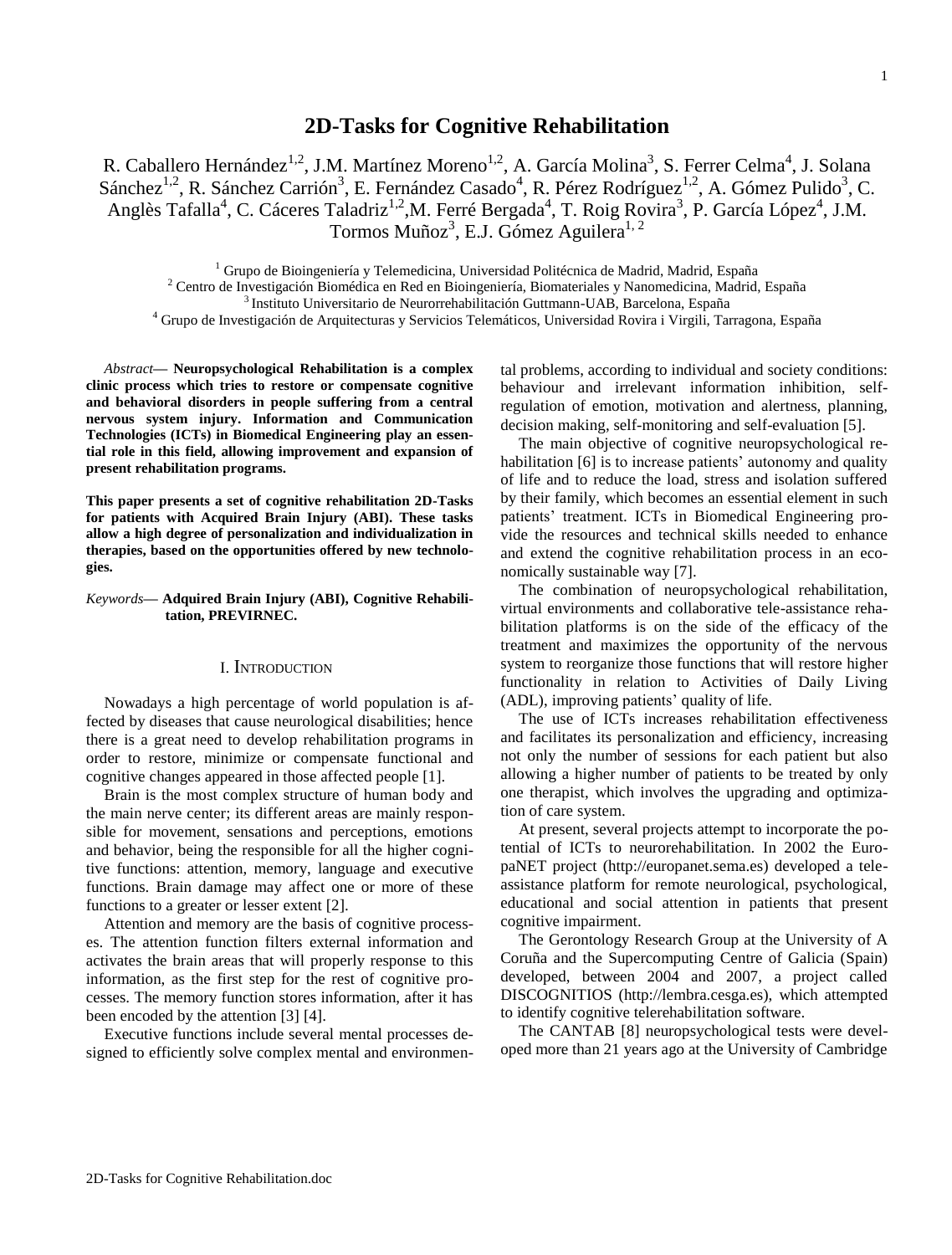(http://www.camcog.com), to enable detailed translational assessment and evaluation of cognitive function.

Among all the possible neuropsychological rehabilitation approaches, in this paper we will focus on new cognitive rehabilitation tasks, supported on the resources offered by ICTs. These tasks try to help in cognitive impairment treatment and specific training of attention, memory and executive functions. Therefore, taking into account the importance of the neurorehabilitation process and the state of the art, the primary objectives of this research work are:

- To improve current neuropsychological rehabilitation by incorporating ICTs.
- To design and develop 2D cognitive rehabilitation tasks which allow customization and individualization of therapies.
- To provide objective data on the outcomes of therapies, offering the clinicians the opportunity to assess the neurorehabilitation process.

# II. COGNITIVE REHABILITATION TASKS

Tasks developed in this work are held in PREVIRNEC [9]; this is a cognitive telerehabilitation platform that allows therapists to plan personalized treatments. Those plans are stored on a server, which sends the parameters of the assigned tasks when the patient, asynchronously, connects to the platform. Tasks run locally and send the results back to the server.

From the design and development point of view, the first step consists of a detailed study of tasks specifications, which are generated by the Institut Guttmann's neuropsychologist team.



Fig.1 Cognitive Functions and Subfunctions

Each task is carefully focused on the treatment of a specific cognitive function. The tasks presented in this work belong to three of the four higher cognitive functions: attention, memory and executive functions. Each of these categories is subdivided into subcategories, which are specified in Fig. 1.

Task specifications begin with a brief description of the clinical problem (specific cognitive subfunction) that is tried to be rehabilitated. The design and development process of each task is based on the following description.

#### *A. Design*

Every task has a common interface design, which aims to achieve the maximum usability, based on the special characteristics of brain-damaged patients.

In general, a simple and consistent design is desired to make the patient feel familiar with the environment even though the exercises change along the treatment. For improving usability, we have worked on patterns of consistency and coherence in order to maintain uniformity in screen design regarding to their background and the placement of the different elements. Likewise, the same color remains to the common elements of the different tasks for an easier and more intuitive identification.

As for the execution, all the tasks follow a common sequence of well-defined actions. All of them begin with an initial screen, where the instructions to perform the tasks are shown, and end with a final screen where recorded variables, which are previously defined by neuropsychologists, are numerically and graphically displayed in order to summarize the patient"s results in the exercise.

Tasks behaviour can be modeled by a state diagram in which each state represents a screen. The transition between states is determined automatically or by a user event, such a mouse click. The detailed sequence between the different states is shown in Fig. 2.



Fig. 2 State Diagram of a Task

INSTRUCTIONS

It shows task instructions.

STIMULI

This generates task stimuli (images, words, sounds, relationships, etc.).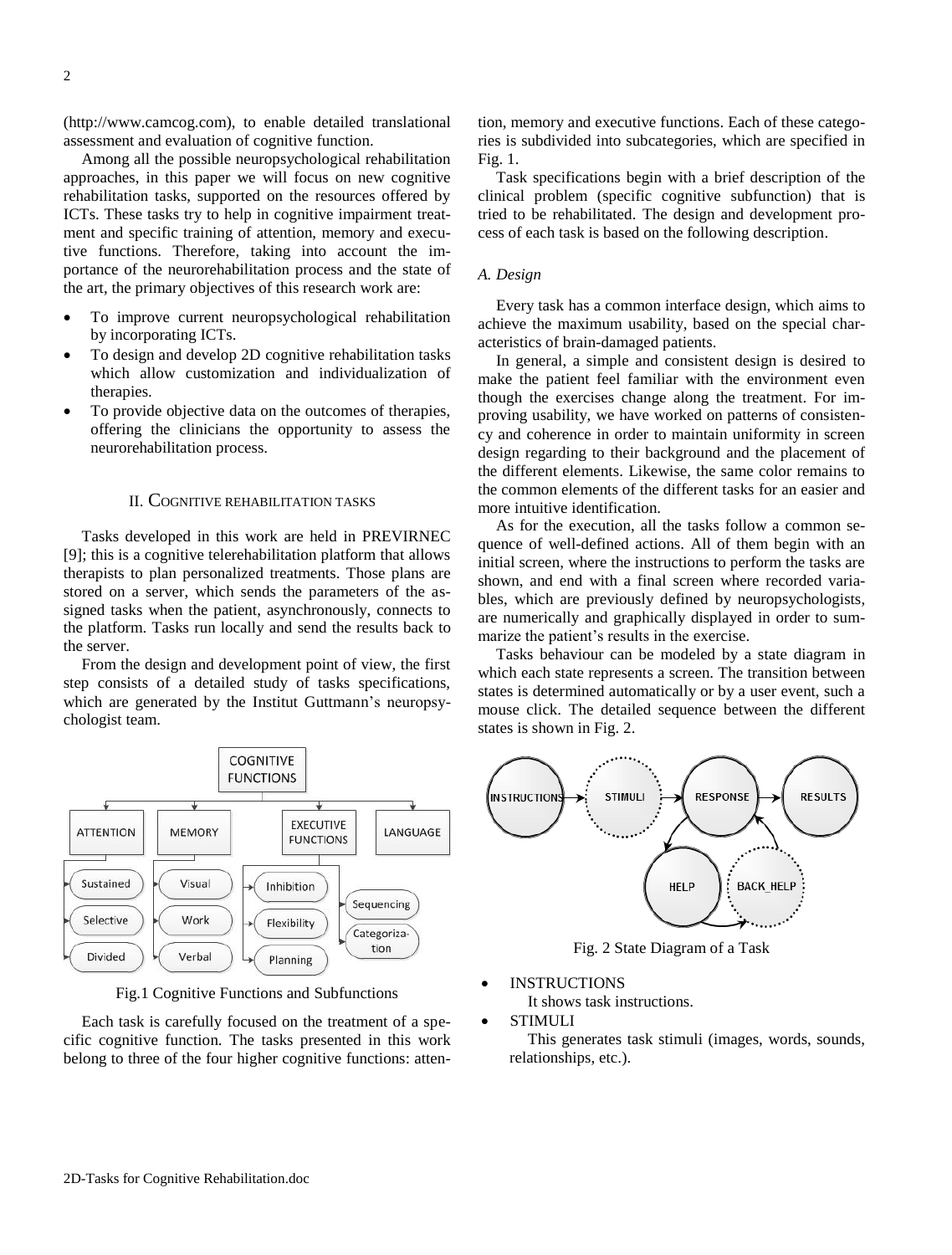RESPONSE

Screen where the patient performs the exercise.

- **HELP** 
	- It displays a help message if patient requires so.
- BACK\_HELP

This reconstructs the answer screen if it has been interrupted by a help call.

RESULTS

Screen where results are numerically and graphically presented.

# *B. Development*

Once the design of each task is accomplished, the development process begins. For this, Java programming language is used. The use of this language instead of C is due to several reasons: Java is open source, multiplatform and has a large number of libraries that offer many possibilities for development. Moreover, PREVIRNEC platform, on which tasks run, has been developed in this language, which means a restriction factor for selecting another programming language.

The programming scheme followed is based on a parent class, whose properties are inherited by all the classes that constitute a task. In addition, there is a set of classes that encapsulate a variety of common attributes and functions that are necessary for the development, representing entities such as the display, the counting of the user's score or the launching of the task itself.

Task loading process includes a series of input parameters (contained in a common XML file for all tasks) that enable its configuration. These parameters are different for each type of task and are intended to control the difficulty of the exercise, since they determine the number of stimuli, the time they are presented to the user, the time gap between stimuli and between screens, etc.

Stimuli can be of several types, from words, images, pictures or sounds to a combination of any of them in series or groups. A common directory contains common images (logos, buttons, etc.) and subdirectories with the specific images used as stimuli in each task. The sounds are stored with the same structure.

A second file sets the configuration of language, another input parameter that enables the choice of the language in which the task is performed (Spanish or Catalan). Texts displayed on screen (instructions, help messages, etc.) are stored in text files in different directories, one for each available language. Depending on the chosen language, the task will load the texts from one directory or another.

Once a task is completed, a set of output parameters are generated. These data, which summarize the user's activity during the exercise, are saved in an XML file (also common

to all tasks) and displayed on the RESULTS screen. These results are also sent to the server to be stored in a database.

# III. RESULTS

As a result of the design and development process described above, a set of 2D cognitive rehabilitation tasks has been generated.

Tasks consist of many different activities that make it possible to exercise a cognitive function through different methods: remembering or recognizing series of pictures or numbers (see Fig. 3), sequencing activities of daily living, grouping elements, deducting logical series, etc.



Fig 3. Example of a memory task

Results obtained by the patient in each session are stored in a database, so they can be analyzed asynchronously. Regarding the patient, RESULTS SCREEN provides feedback on the performance of the task, as shown in Fig. 4.

Analysis of the result data determine whether the patient is within the thresholds that define the so-called "therapeutic range' (the one in which the execution of the tasks is clinically useful for the patient) or not. Consequently, task parameters will be reconfigured for the next session. Thus, the evolution of the patient determines the course of his therapy, adjusting automatically to achieve an improvement in the rehabilitation process.

Once a technological evaluation has been carried out, tasks are incorporated into the PREVIRNEC platform [9]. Today, this program has been followed by a total of 290 patients from different clinical centers in Spain.

From the results extracted from the sessions by a sample of patients, most of them from the Institut Guttmann, a clinical evaluation has been conducted. These patients were subjected to a set of neuropsychological test before and after PREVIRNEC programme to check if they had improved their cognitive profile.